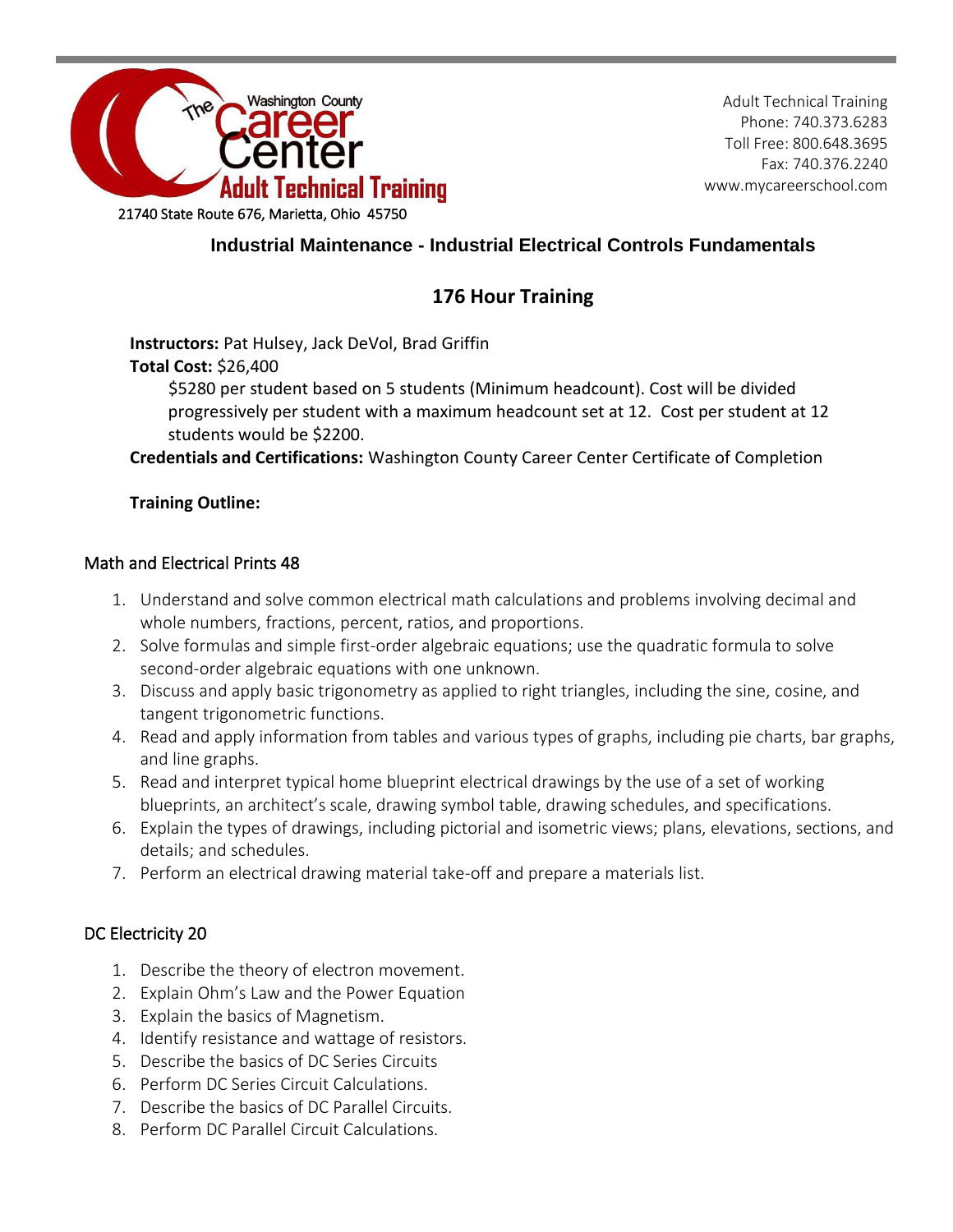

Adult Technical Training Phone: 740.373.6283 Toll Free: 800.648.3695 Fax: 740.376.2240 www.mycareerschool.com

# AC Electricity 20

- 1. Explain the property of Inductance.
- 2. Discuss RL Series Circuits.
- 3. Discuss RL Parallel Circuits.
- 4. Explain the property of Capacitance.
- 5. Discuss RC Series Circuits.
- 6. Discuss RC Parallel Circuits.
- 7. Discuss AC RLC Circuits.

# **Commercial Wiring and Prints 40**

- 1. Perform commercial electrical load calculations per the National Electric Code (NEC).
- 2. Perform branch-circuit overcurrent protection device and conductor size calculations per the NEC, including derating the ampacity for the actual installation conditions and details.
- 3. Properly size electrical feeder circuits, including ampacity derating, sizing the neutral conductor for unbalanced and non-linear loads.
- 4. Explain the markings for insulation type and voltage rating on conductors and be able to look up in the NEC the various insulation codes and the uses where they are appropriate.
- 5. Perform basic conduit bending types: stub-up, offset and saddle bends to a high degree of accuracy and in compliance with NEC requirements.
- 6. Explain the various types of conduit types and be able to look up in the NEC the uses where each type is appropriate.
- 7. Properly install home wiring electrical circuits to NEC standards; test and troubleshoot these circuits. Explain safety precautions for this work.
- 8. Properly install commercial electrical wiring circuits in conduit; test and troubleshoot these circuits. Explain safety precautions for this work.
- 9. Read and interpret commercial electrical blueprints.

### Motor Controls 24

- 1. Identify the components of a motor control starter
- 2. Size motor power and control wiring, circuit breaker, and overloads per NEC standards
- 3. Wire and test a motor control start/stop control circuit
- 4. Wire and test a reversing motor control forward/reverse/stop circuit
- 5. Wire and test a motor control circuit utilizing control relays, timing relays and Programmable Logic Controller